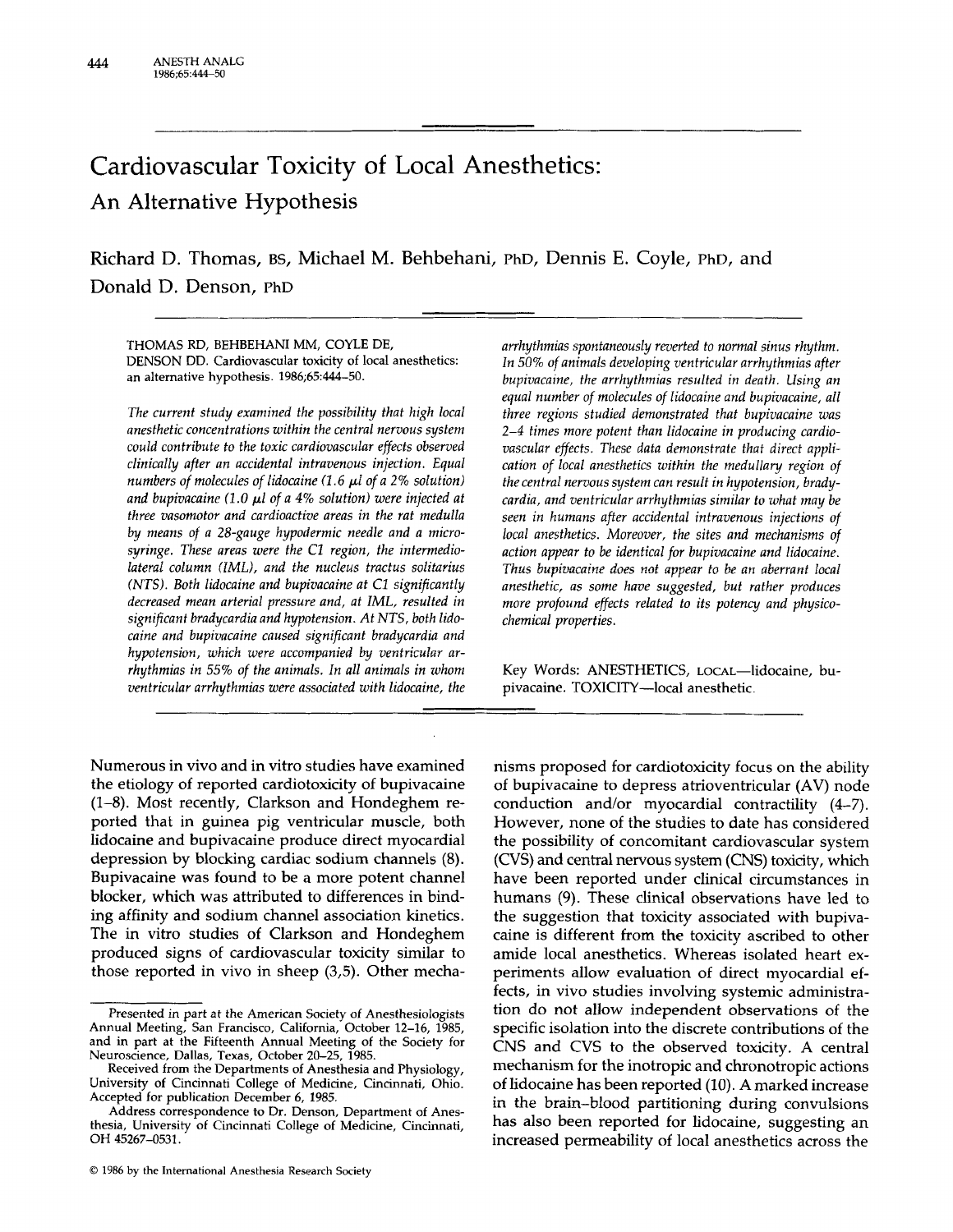

Figure 1. Schematic diagram of the vasomotor and cardioactive Figure 1. Schematic diagram of the vasomotor and cardioactive areas of the medulla. Nucleus tractus solitarius produces an inhib-<br>itory (— $\lt$  –) influence on the C1 cell bodies. The C1 cell bodies<br>in turn produce an excit in turn produce an excitatory influence  $(--< +)$  on the intermediolateral column resulting in vasoconstriction.

blood-brain barrier during local anesthetic-induced seizures (11). Because the CNS can exert dromotropic, inotropic, and chronotropic effects on the myocardium, some of the cardiovascular system depressant effects of amino-amide local anesthetics might possibly be mediated through CNS mechanism(s) (12). If this hypothesis were true, then the apparently simultaneous onset of CNS and CVS toxicity with bupivacaine could be explained in part by extremely high brain concentrations. This study was designed to evaluate the potential contribution of the CNS to cardiac toxicity associated with amide local anesthetics by use of an in vivo model that obviates the need for systemic administration of the anesthetics.

# Methods

### *General Procedure*

Adult Sprague-Dawley rats (Charles River Laboratories) weighing 200-300 g were anesthetized with chloral hydrate (400 mg/kg). The femoral artery was cannulated for a continuous recording of blood pressure, using a blood pressure monitor 813B (CSP Inc.) and a Gould Brush 260 recorder. The animals were placed in a sterotactic instrument in the prone position. The dorsal surface of the skull was exposed, and the occipital bone was either partially or entirely excised. Figure 1 is a schematic of the primary vasomotor and cardioactive areas of the medulla. The nucleus tractus solitarius (NTS) is a primary relay station for sympathetic and parasympathetic afferent and efferent fibers of the cardiovascular system. Fibers from NTS have an inhibitory effect on the hypothalmus and on C1 cell bodies. The nucleus tractus solitarius receives excitatory signals from fibers of the carotid sinus and aortic nerve. C1 cell bodies receive inhibitory input



Figure *2.* The effect of electrical and chemical stimulation at C1 and NTS on mean arterial pressure. **(A)** Response of blood pressure to electrical stimulation of C1 cell bodies. (B) Response of blood pressure to chemical stimulation of C1 cell bodies. **(C)** Response of blood pressure to electrical stimulation **of** NTS. **(D)** Response of blood pressure to chemical stimulation of NTS.

from NTS and A1 cell bodies. Fibers from C1 cell bodies send excitatory signals to the intermediolateral column (IML) located in the cervical spinal cord (12,13). For experiments in the C1 area and the NTS an area of the occipital bone 3.0 mm wide and 2.0 mm long was excised. For injections at the IML (cervical spinal cord), the entire occipital bone was excised. Lead I electrocardiogram was continuously recorded using a Gould Brush 260 recorder.

Injections of saline caused no changes in mean arterial pressure, heart rate, PR interval, or QRS duration when injected at C1, the IML, or the NTS. In addition to positive response to chemical and electrical stimulation of correct electrode and cannula placement, anatomical verification of electrode and cannula location was required before animals were included in their experimental group. A minimum of seven animals meeting these criteria was included in each set of experiments.

The effects of local anesthetics on the fibers of the NTS and C1 (effects on cell firing rate) were studied first using bupivacaine as a model compound. **A** comparison between equal numbers of molecules of lidocaine and bupivacaine was then completed by injections at the NTS, C1, and the IML.

### *Location* of *C1 and the NTS*

The stereotactic coordinates of C1 were 12.2-13.0 mm caudal with respect to the bregma, 0.7-1.0 mm lateral from the midline, and 7.5-8.5 mm deep with respect to the brain surface. The nucleus tractus solitarius was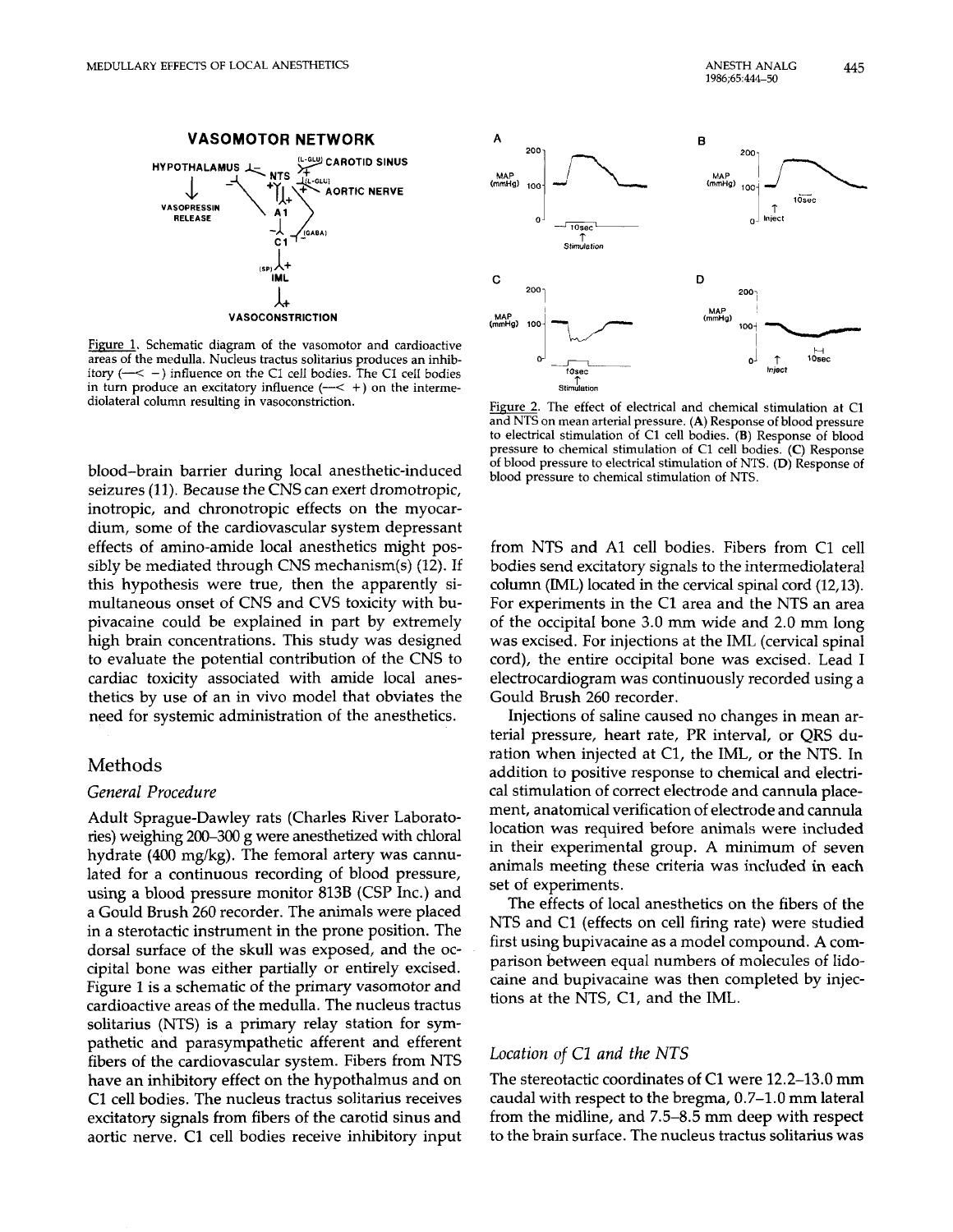|                                   | Mean arterial pressure | Heart rate<br>(beats/min) | PR interval   | ORS duration   |
|-----------------------------------|------------------------|---------------------------|---------------|----------------|
|                                   | (mm Hg)                |                           | (msec)        | (msec)         |
| Bupivacaine $(4\%$ , 1.4 $\mu$ M) | $-36.6 \pm 7.4^b$      | $-6.7 \pm 6.3$            | $9.7 \pm 8.4$ | $-1.7 \pm 0.8$ |
| Lidocaine $(2\%$ , 1.4 $\mu$ M)   | $-21.6 \pm 1.8^b$      | $-26.4 \pm 20.3$          | $0.0 \pm 0.0$ | $0.0 \pm 0.0$  |

Table 1. Cardiovascular Effects of Bupivacaine and Lidocaine Injected at C1"

**"Mean** change from control *2* SD.

 ${}^{b}P$  < 0.001.

located at 12.8-13.5 mm caudal, 1.0-1.5 mm lateral, and 5.5-6.5 mm deep. The C1 and NTS areas were located by stimulation with bipolar pulses, 10 V and 400  $\mu$ sec, at a frequency of 10 Hz for 10 sec using a Pulsar 4bp stimulator (Frederick Haer and Co.). To confirm that only nerve cell bodies and not fibers of passage were being stimulated, L-glutamate (50 mM in 0.9% NaC1, pH 6.9) was injected into the same area. For both electrical and L-glutamate stimulations, an increase of a minimum of 10 mm Hg in mean arterial pressure indicated correct location of C1, while a decrease of at least 10 mm Hg in mean arterial pressure indicated correct location of the NTS (Fig. 2). At the conclusion of the experiment,  $0.6 \mu l$  of pontamine skyblue were injected through the cannula at either the C1 area or the NTS. After a midline thoracotomy, animals were perfused with 10% formalin via the aorta. Brains were then dissected to verify electrode and/or cannula placement.

# *Experiments at* CZ

After proper cannula and electrode placement in the C1 area, either an equal number of molecules of  $4\%$ bupivacaine (1  $\mu$ l, 1.4 $\mu$ mol), or 2% lidocaine (1.6  $\mu$ l, 1.4  $\mu$ mol) or else 1  $\mu$ l of saline was injected using a stainless steel 28-gauge hypodermic needle with a microsyringe. The effects of  $4\%$  bupivacaine  $(1 \mu l, 1.4)$  $\mu$ mol) on the C1 cell firing rate in cells from 20 animals were measured using a 1 mm glass electrode filled with 3 M NaCl (window discriminator WDR-420, Syntronics Inc.) Arterial pressures and electrocardiogram were continuously monitored throughout these experiments.

## *Experiments at IML*

After exposure of the cervical spinal cord, the dura mater was excised. A 28-gauge hypodermic needle was then placed 1 mm into the spinal cord between cervical vertebrae 1 and 2 and either 0.9% saline (1  $\mu$ l), 4% bupivacaine (1  $\mu$ l, 1.4  $\mu$ mol), or 4% lidocaine  $(0.8 \mu l, 1.4 \mu mol)$  was infused into the cord. The arterial pressure and electrocardiogram were continuously monitored.

# *Experiments at the NTS*

Experiments at the NTS involved placement of a stainless steel 28 gauge hypodermic needle connected to a microsyringe. Four percent bupivacaine  $(1 \mu l, 1.4)$  $\mu$ mol), 2% bupivacaine (1  $\mu$ l, 0.7  $\mu$ mol), 2% lidocaine (1.6  $\mu$ l, 1.4  $\mu$ M), or 4% lidocaine (0.8  $\mu$ l, 1.4  $\mu$ mol), or 1  $\mu$  normal saline was infused into the NTS. Effects of 4% bupivacaine (1  $\mu$ l, 1.4  $\mu$ mol) on the NTS cell firing rate in cells from 20 animals were measured using a l-mm glass electrode filled with 3M NaCl (window discriminator WDR-420, Syntronics Inc.) Arterial pressures and electrocardiogram were again continuously monitored throughout these experiments.

# *Statistical Analysis of the Data*

Within-animal differences in mean arterial pressure, heart rate, PR interval, and QRS duration (taken as maximum changes from control) were compared using a t-test for paired data. Intergroup comparisons were made using a one-way analysis of variance followed by the appropriate critical value test for multiple comparisons. Data are presented as means  $\pm$ SD. **A** value of *P* < 0.05 was considered the minimum level of statistical significance.

# Results

## *Experiments at Cl*

The activity of C1 cells in 20 animals was recorded during the application of bupivacaine (1.4  $\mu$ mol). Bupivacaine increased the cell firing rate from 23.7  $\pm$ 10.5 to 45.0  $\pm$  7.2 Hz ( $P < 0.01$ ). The cell firing rates returned to control values 20 min after injection.

Application of an equal number of molecules of either bupivacaine (1.4  $\mu$ mol) or lidocaine (1.4  $\mu$ mol) resulted in significant decreases in mean arterial pressure (Table 1). *All* hemodynamic changes began within 30 sec of injection. Maximum changes occurred at 2-5 min and lasted 10-15 min after injection. Hemodynamic parameters had returned to control values by 20 min after injection. Changes in heart rate, PR interval, and QRS duration were not statistically significant.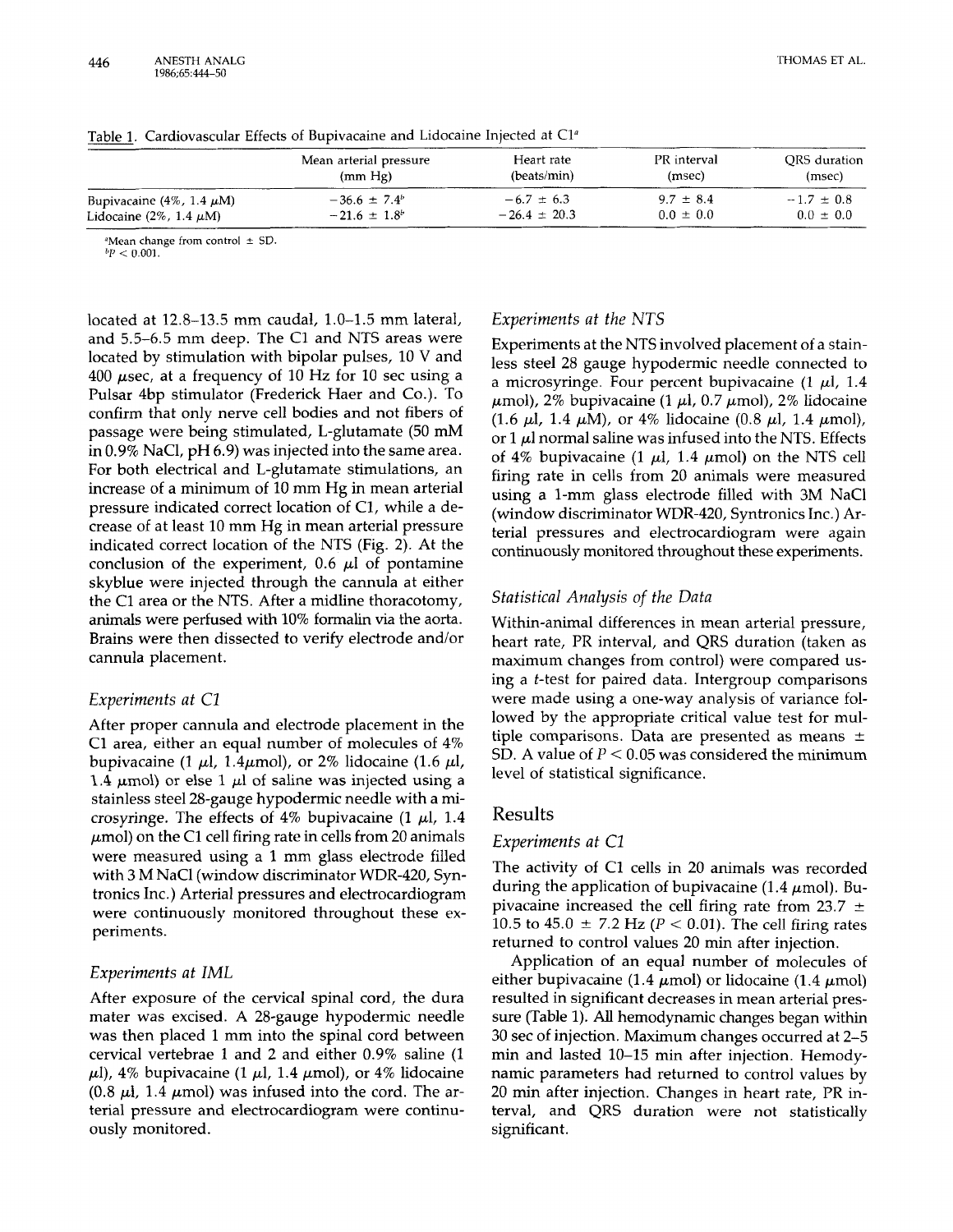|  |  | Table 2. Cardiovascular Effects of Bupivacaine and Lidocaine Injected at the IML <sup>a</sup> |  |
|--|--|-----------------------------------------------------------------------------------------------|--|
|  |  |                                                                                               |  |

|                                     | Mean arterial pressure  | Heart rate               | PR interval    | QRS duration  |
|-------------------------------------|-------------------------|--------------------------|----------------|---------------|
|                                     | (mm Hg)                 | (beats/min)              | (msec)         | (msec)        |
| Bupivacaine $(4\%$ , 1.4 $\mu$ mol) | $-43.4 \pm 10.0^b$      | $-50.3 \pm 13.8^{\circ}$ | $1.7 \pm 1.7$  | $1.1 \pm 1.0$ |
| Lidocaine $(4\%$ , 1.4 $\mu$ mol)   | $-13.9 \pm 5.0^{\circ}$ | $-25.5 \pm 7.7^{\circ}$  | $-0.5 \pm 1.2$ | $1.5 \pm 3.2$ |

ange from control  $\pm$ *'P* < 0.01.  $P < 0.05$ .

 $^{d}P < 0.025$ .

|  |  | Table 3. Cardiovascular Effects of Bupivacaine and Lidocaine Injected at the NTS <sup>a</sup> |
|--|--|-----------------------------------------------------------------------------------------------|
|  |  |                                                                                               |

|                                     | Mean arterial pressure<br>(mm Hg) | Heart rate<br>(beats/min) | PR interval<br>(msec) | <b>ORS</b> duration<br>(msec) |
|-------------------------------------|-----------------------------------|---------------------------|-----------------------|-------------------------------|
| Bupivacaine $(2\%$ , 0.7 $\mu$ mol) | $-27.1 \pm 8.6^b$                 | $-50.6 \pm 22.0^{\circ}$  | $11.6 \pm 5.6$        | $4.5 \pm 3.4$                 |
| Bupivacaine $(4\%$ , 1.4 $\mu$ mol) | $-25.6 \pm 6.8^{\circ}$           | $-85.1 \pm 48.0^{\circ}$  | $5.6 \pm 4.2$         | $16.7 \pm 8.0$                |
| Lidocaine $(2\%$ , 1.4 $\mu$ mol)   | $-12.5 \pm 5.7^{\circ}$           | $-37.9 \pm 19.3^{\circ}$  | $9.2 \pm 6.2$         | $2.0 \pm 1.9$                 |
| Lidocaine $(4\%$ , 1.4 $\mu$ mol)   | $-8.0 \pm 3.1^b$                  | $-3.2 \pm 7.8$            | $1.09 \pm 2.04$       | $5.8 \pm 3.2$                 |

"Mean change from control  $\pm$  sD.

### *Experiments at the IML*

Application of an equal number of molecules of either bupivacaine or lidocaine  $(1.4 \mu \text{mol})$  significantly decreased both mean arterial pressure and heart rate (Table 2). All hemodynamic changes began within 30 sec of injection. Maximum changes occurred at 2-5 min and lasted 10-15 min after injection. Hemodynamic parameters had returned to control values by 20 min after injection. No statistically significant electrocardiographic changes were noted for either bupivacaine or lidocaine.

### *Experiments at the NTS*

The activity of NTS cells in 20 animals was recorded during the application of bupivacaine  $(1.4 \mu \text{mol})$ . Bupivacaine caused a decrease in the cell firing rate from  $38.1 \pm 10.6$  to  $17.6 \pm 7.7$  Hz *(P* < 0.01). The cell firing rates returned to control values within 20 min. Application of 1.4  $\mu$ M of bupivacaine produced significant decreases in both mean arterial pressure and heart rate (Table 3). *All* hemodynamic changes began within **30** sec of injection. Maximum changes noted at 2-5 min lasted for 10-15 minutes after injection. Hemodynamic parameters had returned to control values within 20 min after injection. Electrocardiographic changes were noted within the first 5 min after injection. However, arrhythmias developed and worsened 15-20 min after injection. Prolongation of the PR interval and QRS duration were noted in many animals, but the increases were not statistically significant. Injection of 0.7  $\mu$ M of bupivacaine in a vol-

ume identical to the previous experiments with 1.4  $\mu$ mol of bupivacaine produced identical changes. Injection of 2% lidocaine (1.4  $\mu$ mol) resulted in changes in mean arterial pressure, heart rate, PR interval, and QRS duration statistically similar to those described for both bupivacaine treatments, although the magnitude of the effects tended to be less severe. Injection of 1.4  $\mu$ mol of lidocaine in one-half the volume, as described in the first series of lidocaine experiments, decreased mean arterial pressure, heart rate, and increases in PR interval and QRS duration. However, in this series, only the decrease in mean arterial pressure was statistically significant.

## *Ventricular Arrhythmias with Local Anesthetics Applied at* CZ, *the IML, and the NTS*

Application of an equal number of molecules  $(1.4 \mu mol)$ of either bupivacaine or lidocaine at the C1 area of the medulla resulted in no ventricular arrhythmias. Application of an equal number of molecules  $(1.4 \mu$ mol) of either bupivacaine or lidocaine at the IML was associated with ventricular arrhythmias in 14.3% of the animals in each group. Application of both **4%** bupivacaine and 4% lidocaine in equimolar amounts (1.4  $\mu$ mol) at the NTS produced ventricular arrhythmias in 55% of the animals in each group. When 2% bupivacaine (0.7  $\mu$ mol) was applied to the NTS, ventricular arrhythmias occurred on **38%** of the animals. When  $2\%$  lidocaine (1.4  $\mu$ mol) was applied to the NTS, 36% of the animals developed ventricular arrhythmias. Figure 2 *A* and *B* chronologically sum-

 $bP < 0.025$ .  $c_{P}$  < 0.05.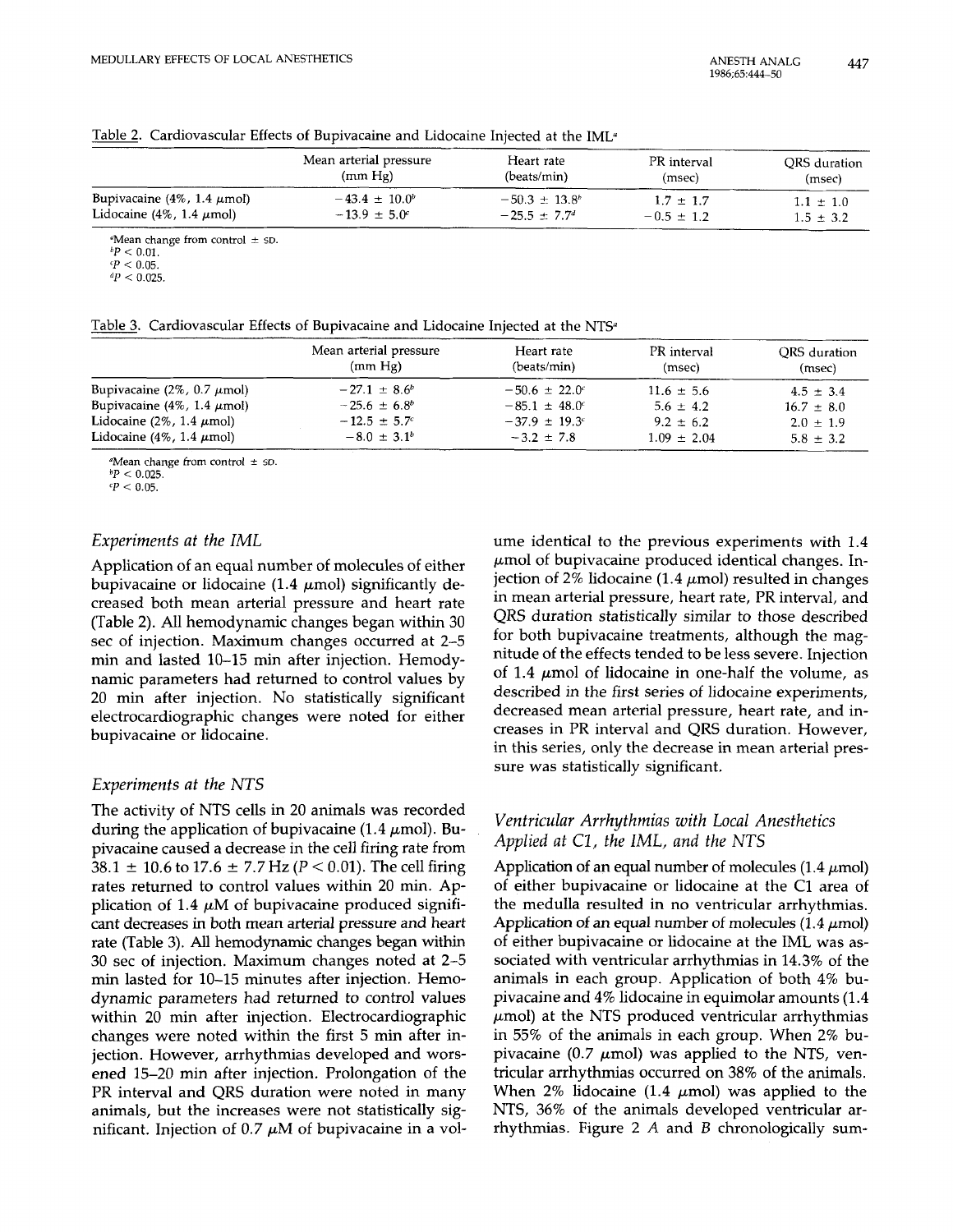Table **4.** Frequency of Ventricular Arrhythmias Produced by Injection of Bupivacaine or Lidocaine at C1, the IML, or the NTS<sup>a</sup>

| Area           | Bupivacaine<br>$(2\% , 0.7)$<br>$\mu$ mol) | Bupivacaine<br>$(4\%, 1.4)$<br>$\mu$ mol) | Lidocaine<br>$(2\% \, . \, 1.4$<br>$\mu$ mol) | Lidocaine<br>$(4\%, 1.4)$<br>$\mu$ mol) |
|----------------|--------------------------------------------|-------------------------------------------|-----------------------------------------------|-----------------------------------------|
| C <sub>1</sub> |                                            | 0/8                                       | 0/8                                           |                                         |
| <b>IML</b>     |                                            | 1/7                                       |                                               | 1/7                                     |
| <b>NTS</b>     | 3/8                                        | 6/11                                      | 4/11                                          | 6/11                                    |

 ${}^4$ **Frequency; minimum**  $n = 7$ **.** 

marizes the development of ventricular arrhythmias with 4% bupivacaine (1.4  $\mu$ mol) and 2% lidocaine (1.4  $\mu$ mol) placed at the NTS. In all animals in which 2% lidocaine, 4% lidocaine, and 2% bupivacaine were used, normal sinus rhythm returned within 30 min without treatment. When 4% bupivacaine was used, 50% of the animals developing ventricular arrhythmias returned to normal sinus rhythm within 30 min without treatment, whereas the ventricular arrhythmias were fatal in the other 50%.

In all cases, the onset of ventricular arrhythmias occurred between 5 and 15 min after application of either lidocaine or bupivacaine and reached maximum severity at 15 min. The frequency of occurrence of ventricular arrhythmias after injection of bupivacaine or lidocaine at C1, the IML, and the NTS are presented in Table 4.

#### **Discussion**

Chloral hydrate was selected as the anesthetic agent used in this study because it produces fewer alterations in normal CNS function than other commonly used anesthetics (14). The seemingly large amounts of bupivacaine and lidocaine used in the present study represent approximately 20% of the total amount expected in the brain of a rat under conditions producing cardiovascular system toxicity. This value was estimated using the blood-brain partitioning coefficient of 4.5 reported for lidocaine (11), a brain volume of 1.2 ml for a 250-g Sprague Dawley rat (15), and an end-injection arterial blood concentration of 70  $\mu$ g/ml (Denson et al., unpublished results). These amounts were chosen for a maximum likelihood that slow diffusion in the presence of rapid systemic absorption would still allow blockage of enough fibers so that dromotropic, inotropic, and/or chronotropic effects could be detected. Two and four percent solutions were chosen so that the selected amounts of drug could be introduced in a volume small enough to maximize the exposure of only the desired region.

Results obtained in the C1 area suggest that the major action of both lidocaine and bupivacaine is on

axons of the nerve cells rather than on cell bodies. If the drugs acted primarily on the C1 cell bodies, then application of local anesthetic to this region would have resulted in a decrease rather than an increase in (2%, 1.4 (2%, 1.4 (4%, 1.4 cell firing rate. The observed increase in cell firing rate<br>
"mol) umol) umol) umol) is consistent with the fact that all input to the C1 cell bodies is inhibitory in the resting state (Fig. I). Thus blockade of these fibers would remove the inhibitory input, resulting in an increase in cell firing rate. The return of cell firing rate to control by 20 min after injection is consistent with the return of blood pressure to control values at 20 min after injection. The observation of hypotension without bradycardia or ventricular arrhythmias supports the hypothesis that in the resting state, the C1 region has a tonic excitatory influence on the spinal cord neurons that are involved in maintenance of arterial blood pressure. **A** comparison of equal numbers of bupivacaine and lidocaine molecules demonstrated that bupivacaine produced a more pronounced decrease in mean arterial pressure.

> This hypothesis is further substantiated by the experiments at the IML, which resulted in the same decrease in mean arterial pressure as did similar experiments at C1. However, decreases in mean arterial pressure when either bupivacaine or lidocaine were applied at the IML were accompanied by significant decreases in heart rate. These results are in good agreement with clinical observations regarding high spinal anesthesia and again show a discrimination between bupivacaine and lidocaine, bupivacaine causing a more profound effect on both mean arterial pressure and heart rate.

> Injections at the NTS produced several changes. The primary action of both bupivacaine and lidocaine at the NTS also appears to be on fibers rather than on cell bodies. This hypothesis is supported by the fact that local anesthetics resulted in a significant decrease in cell firing rate when applied to the NTS. The nucleus tractus solitarius receives only excitatory input fibers, and thus blockade of these fibers would be expected to result in a decrease in cell firing rate (Fig. **1).** In addition to significant changes in blood pressure and heart rate, prolongation of the PR interval and QRS duration was observed in most animals. Bupivacaine appeared to be at least twice as potent as lidocaine in producing these changes. The nucleus tractus solitarius appears to be the most sensitive area of the three studied, in terms of chronotropic and dromotropic effects on the heart.

> At each region, adverse effects on heart rate and blood pressure were noted almost immediately. However, maximum electrocardiographic effects were noted at 15 min. Diffusion coefficients calculated for bupivacaine and lidocaine are similar and suggest that 16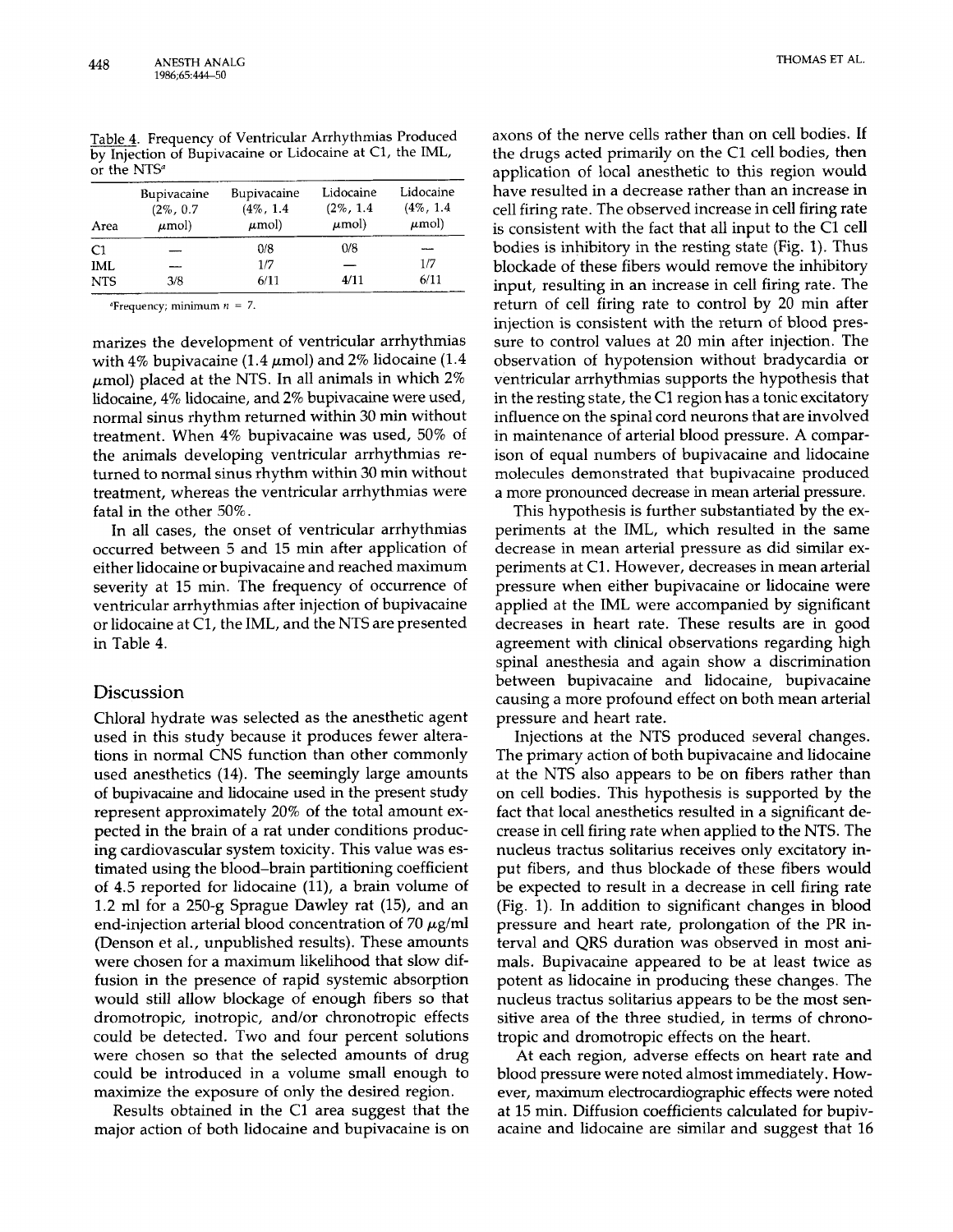

Figure **3. (A)** Chronologic sequence of the development of ventricular arrhythmias following placement of **1.4** pmol of bupivacaine at NTS. **(B)** Chronologic sequence **of** the development of ventricular arrhythmias following placement of **1.4** pmol **of** lidocaine at NTS.

min are required for either drug to diffuse  $1 \text{ mm}^3$  in biologic tissue. The time delay in arrhythmia development may be due to slow diffusion, with subsequent block of enough fibers to produce observable changes. Such a delay would not be expected after systemic administration because a uniform delivery of drug to these regions would be achieved by cerebral capillary blood flow.

The incidence of ventricular arrhythmias was similar when either bupivacaine or lidocaine were applied to the IML. Both local anesthetics produced arrhythmias with the same frequency when applied to the NTS. Although the incidence of ventricular arrhythmias was similar for both lidocaine and bupivacaine, it is important to understand that the qualitative aspects of the arrhythmias were very different for lidocaine and bupivacaine (Fig. **3).** This difference is clearly illustrated by the fact that all lidocaine-induced arrhythmias spontaneously resolved, whereas 50% of the arrhythmias produced by bupivacaine proved fatal. No arrhythmias were recorded when either drug was applied in the C1 region. **A** combination of hypotension and bradycardia might possibly precipitate the ventricular arrhythmias noted in the present study. However, the time course of hypotension and bradycardia do not support this hypothesis because heart rate and to a greater extent blood pressure have nearly returned to control values by 15 min. These data suggest that local anesthetics have a direct dromotropic effect, particularly when placed at the NTS.

The observation that all animals that developed ventricular arrhythmias after lidocaine application reverted spontaneously to normal sinus rhythm whereas approximately 50% of the bupivacaine group did not, suggests that the "fast on-slow off" mechanism proposed by Clarkson and Hondeghem to explain differences in direct myocardial depressant effects of lidocaine and bupivacaine may also be operative within the CNS (8). In addition, lidocaine (and perhaps bupivacaine) may exhibit differential effects depending on the dose. Clearly, dose-response data are required to fully understand the present results.

Now that we have verified our hypothesis that chronotropic and dromotropic (and perhaps inotropic) changes can be produced by high concentrations of both bupivacaine and lidocaine in various medullary regions, the following question arises; can such effects occur in clinical practice? Simon et al. recently reported that uptake of lidocaine into the brain from blood increased by a factor of four during a convulsion (11). However, the original hypothesis of Simon et al. that the decreases in pH associated with convulsions resulted in increased uptake and increased intracellular "trapping" of lidocaine, has been refuted by Pardridge et al., who demonstrated a decrease in uptake of Iidocaine by the brain with decreases in pH (16). These observations suggest there are alterations in the permeability of the blood-brain barrier resulting in increased drug extraction during convulsions. Other studies by Pardridge et al. demonstrated that lidocaine transport across the blood-brain barrier is independent of a  $\alpha_1$ -acid glycoprotein concentration (17). Thus lidocaine does not obey the free drug hypothesis, which states that only free (unbound) drug is available for transport across the blood-brain barrier. Because  $\alpha_1$ -acid glycoprotein is the predominant plasma protein for binding both lidocaine and bupivacaine at concentrations  $<$ 10  $\mu$ g/ml, we are conducting similar studies designed to elucidate the characteristics of movement of bupivacaine across the blood-brain barrier (18). The above observations suggest that abnormally high brain concentrations could accompany convulsions produced by local anesthetics resulting in adverse cardiovascular system effects.

The observations in the present study, which show